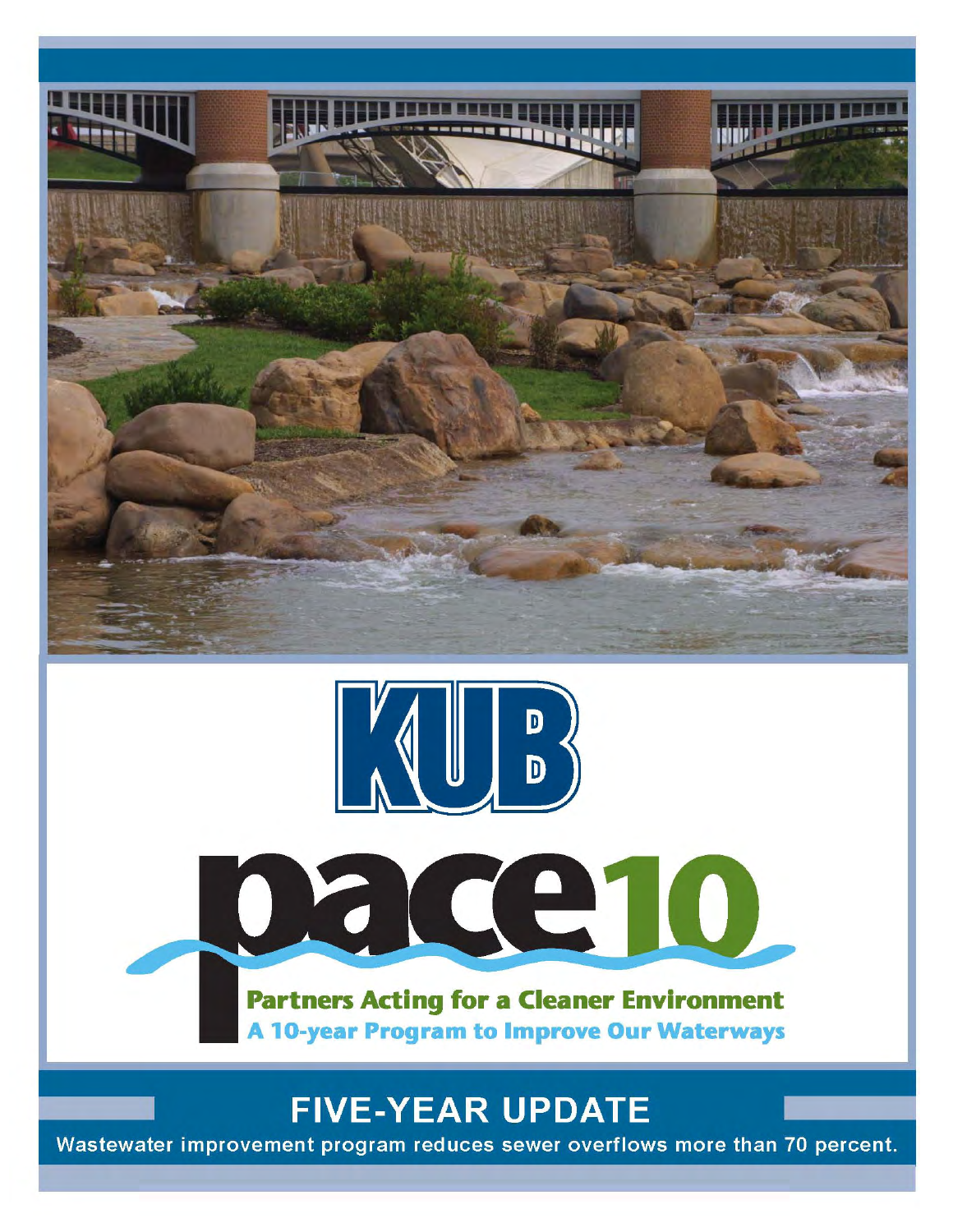# **PACE 10: Five-Year Update**

## *KUB wastewater improvement program reduces sewer overflows more than 70 percent.*

Sewer overflows and aging wastewater system infrastructure have been growing concerns across our nation for years. This report details how KUB's PACE 10 (Partners Acting for a Cleaner Environment) program has helped decrease the number of sewer overflows in our area by more than 70 percent since its launch in October 2004.

Many utilities, like KUB, are under federal Consent Decrees (CDs) to make system improvements. KUB's CD was entered into the federal court record on February 11, 2005, soon after the PACE 10 launch. The CD settled outstanding sanitary sewer overflow (SSO) issues with local, state, and federal agencies and environmentalists. It also required enhanced or new programs, which were rolled into PACE 10.

The \$530 million, ten-year PACE 10 wastewater system improvement program accelerated KUB's existing efforts to clean up area waterways and meet increasingly strict regulatory requirements. It has also significantly improved wastewater treatment plant performance to help ensure compliance during peak wet weather flows. Substantial modifications required to two of KUB's plants will increase total spending by about \$100 million by June 30, 2021.

On average, KUB went from spending \$1 million a month on wastewater system improvements before PACE 10 to \$1 million a week under the accelerated program. Capital expenditures to date total \$250 million. KUB had

## **PACE 10 by the Numbers**

- 70-plus percent reduction in overflows
- \$1 million a week invested; compared to \$1 million a month before PACE 10
- 145 miles of sewer lines rehabilitated/replaced
- 3,380 manholes rehabilitated/replaced
- 7,000 lower laterals replaced during construction
- 2,600 customer-owned laterals repaired through Private Lateral Program
- 4 storage tanks constructed [22 MG total storage]
- 2 peak flow tanks under construction to help control flow to plant
- 67 CD deliverables submitted to EPA on time

to more than double wastewater rates to fund the mandated improvements. **[***See Appendix A: Wastewater System History and Rates for more detail.***]**



**KUB's highest SSO numbers were in 2003, when rainfall reached a record high. As KUB completed early PACE 10 projects, SSOs began to trend down. (The 2006 spike was due to a single extraordinary rainfall event.) Rainfall in 2009 approached the 2003 high, and although SSOs went up, they were still significantly lower than in a similar rainfall year before PACE 10.**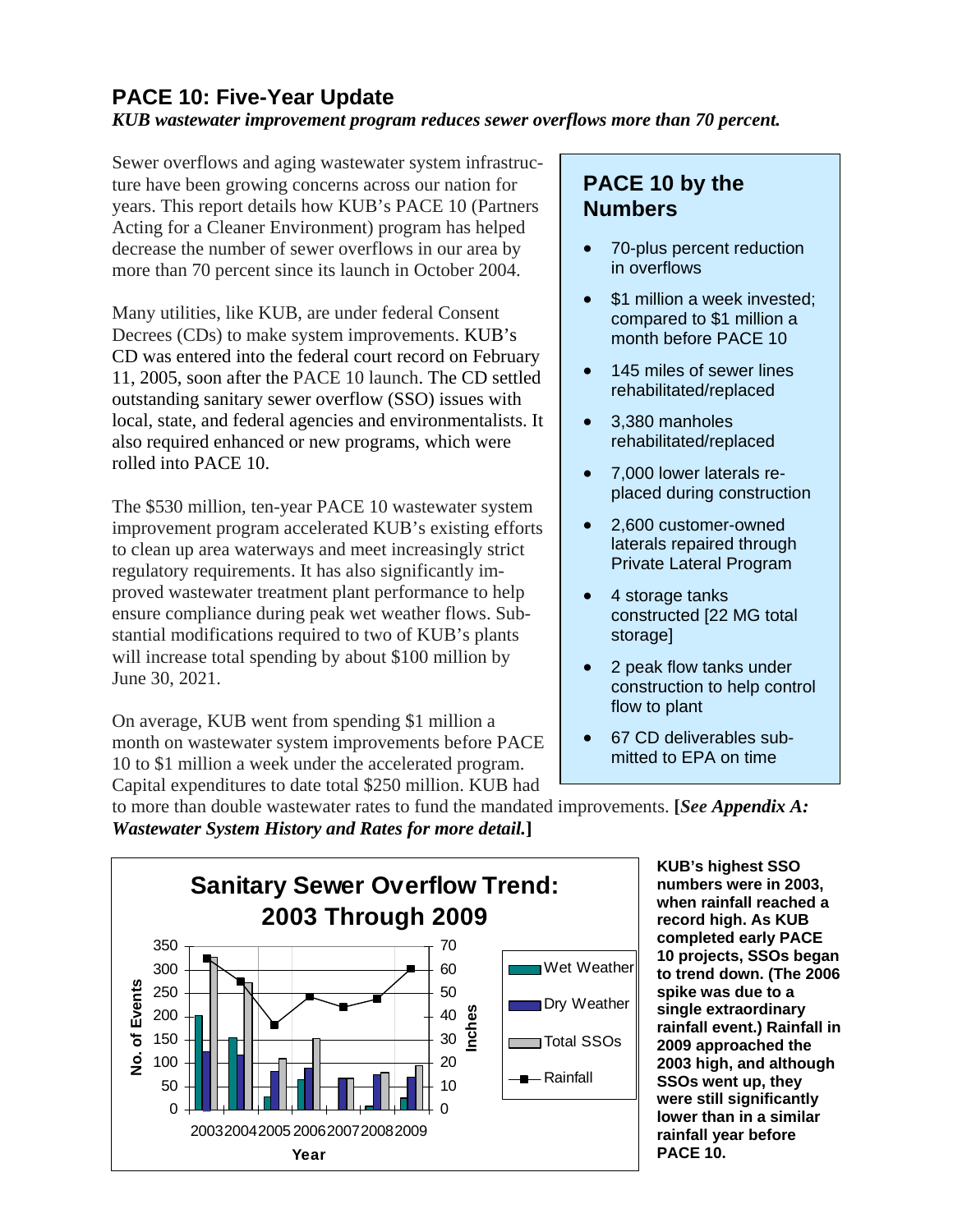### **Projects Include Maintenance, Replacement/Rehabilitation, and Storage**

PACE 10 projects under way throughout Knoxville and Knox County include a mix of ongoing maintenance programs, replacement and rehabilitation projects, and wet weather wastewater storage. KUB has completed more than 55 projects, replacing or rehabilitating over 145 miles of sewer lines (over 10 percent of the total system miles) and building four wet weather wastewater storage tanks with 22 million gallons of total storage. And two more peak flow tanks are under construction to help the main treatment plant control flow during heavy rain events.



**Wet weather wastewater storage tanks, like the one off Sixth Avenue, help prevent sewer overflows during high rainfall events. The tanks hold excess water until the flow in the pipes decreases, then release the water back into the system.** 

Management, Operations, and Maintenance (MOM) programs include Continuing Sewer System Assessment, Infrastructure Rehabilitation, Gravity Line Preventive Maintenance, Grease Control, and Private Lateral Inspection/Enforcement. [*For more detail on these programs, see KUB's Annual MOM Progress Report on www.kub.org under the Public Document Repository*.] The assessment program helps set priorities for maintenance, rehabilitation, and replacement projects.

The Grease Control and Private Lateral Program (PLP) components of MOM require

KUB to assume the role of regulator for customers. Under the PLP, for example, KUB must inspect customers' laterals (pipes that connect property to the sewer) to ensure that they do not allow extraneous water into the system. Broken laterals can overload KUB's sewers with rainwater and contribute to overflows. Leaking laterals can also pollute area waterways. *For more on the grease or lateral programs, see the appendices attached to this report or visit www.kub.org.* 

#### **Public Input Important for PACE 10**

In addition to working to reduce SSOs and help improve area waterways, PACE 10 also includes public information and input components. KUB established the PACE 10 Partners Council in December 2004 to let the community have a voice throughout the program. The council is made up of people from various professions and backgrounds. Members give KUB their feedback and community input to help enhance every aspect of the program.

KUB's Web site also includes a wealth of information about PACE 10 and a Public Document Repository that stores all the deliverables submitted under the CD. Some deliverables include a window for public comment through a form on the Web site. Customers may send comments to KUB anytime at PACE10@kub.org.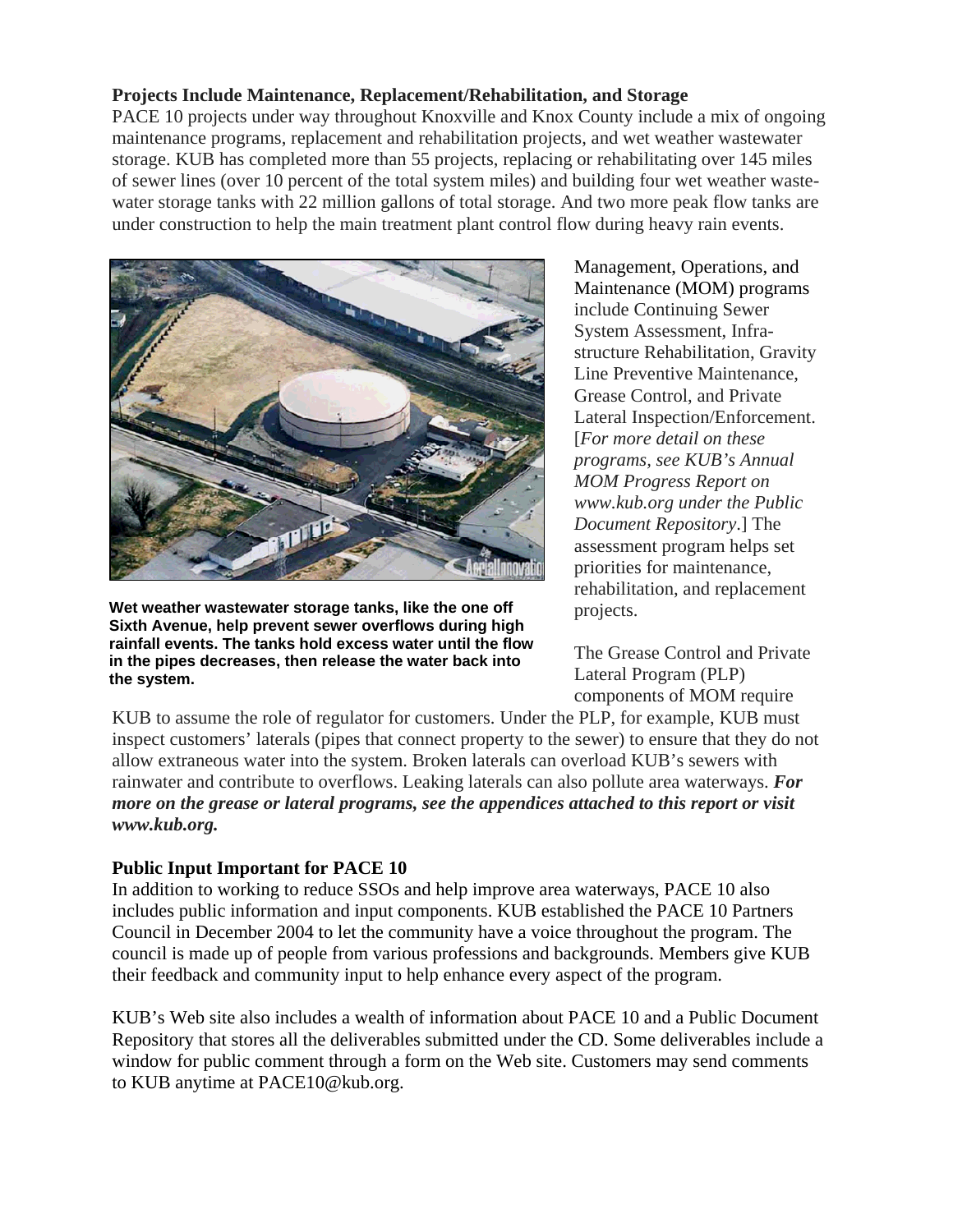#### **What's to Come?**

Under the CD, KUB has until June 30, 2016, to complete all covered collection system improvements. All required treatment plant upgrades must be completed by June 30, 2021.

KUB will continue condition-based monitoring of all assets and flow monitoring to help direct projects in the collection system. The target will be to replace or rehabilitate 1.5 to 2 percent of the system annually.

The focus for the wastewater plants will be on treatment capacity optimization during peak wet weather flow events. KUB will add chemicallyenhanced and biologically-enhanced high-rate clarification systems to help ensure that wastewater meets all discharge requirements during periods of heavy rainfall/high flows.

The two additional storage tanks under construction will add 12 million gallons of wet weather storage capacity and help control peak flows into the plant. The tanks will store excess water while volume in the pipes is high, then release it back into the collection system as flows subside.

## **KUB Continues to Make Improvements, Seek Public Input**

KUB is committed to being a good steward of the wastewater system. Even after the CD requirements are met, KUB will continue to follow and refine our MOM programs to help ensure we are best serving our customers and protecting our environment.

| <b>Wastewater System Facts</b>                     |                                |  |
|----------------------------------------------------|--------------------------------|--|
| <b>Customers:</b>                                  | 68,314                         |  |
| <b>Service Area:</b>                               | 248 square miles               |  |
| <b>Treatment Plants:</b>                           | 4                              |  |
| <b>Storage Tanks:</b>                              | $\boldsymbol{A}$               |  |
| <b>Peak Flow Tanks:</b>                            | 2 under construction           |  |
| <b>Lift Stations:</b>                              | 64                             |  |
| <b>Manholes:</b>                                   | 30,000                         |  |
| <b>Sewer Mains:</b>                                | 1,320 miles                    |  |
| <b>Rated Capacity:</b>                             | 66 million gallons a day       |  |
| <b>Treated Water:</b>                              | 14.8 billion gallons           |  |
| <b>Average Flow:</b>                               | 40.61 million gallons a<br>day |  |
| <b>Average Monthly</b><br><b>Residential Bill:</b> | \$45.33                        |  |
| <b>Average Daily</b><br>Cost:                      | \$1.49                         |  |

We welcome your questions or comments about KUB, PACE 10, the CD, or the wastewater system. Here are some ways you can provide input, request a speaker, or get more information:

| E-mail:                         | PACE10@kub.org.                                     |  |
|---------------------------------|-----------------------------------------------------|--|
| <b>Request a speaker:</b>       | http://www.kub.org/wps/portal/communityevents       |  |
| <b>KUB</b> Web site:            | http://www.kub.org                                  |  |
| <b>Consent Decree:</b>          | http://www.kub.org/wps/portal/pdr                   |  |
| <b>PACE 10:</b>                 | http://www.kub.org/wps/portal/pace10                |  |
| <b>Can the Grease:</b>          | http://www.kub.org/wps/portal/canthegrease          |  |
| <b>Private Lateral Program:</b> | http://www.kub.org/wps/portal/privatelateralprogram |  |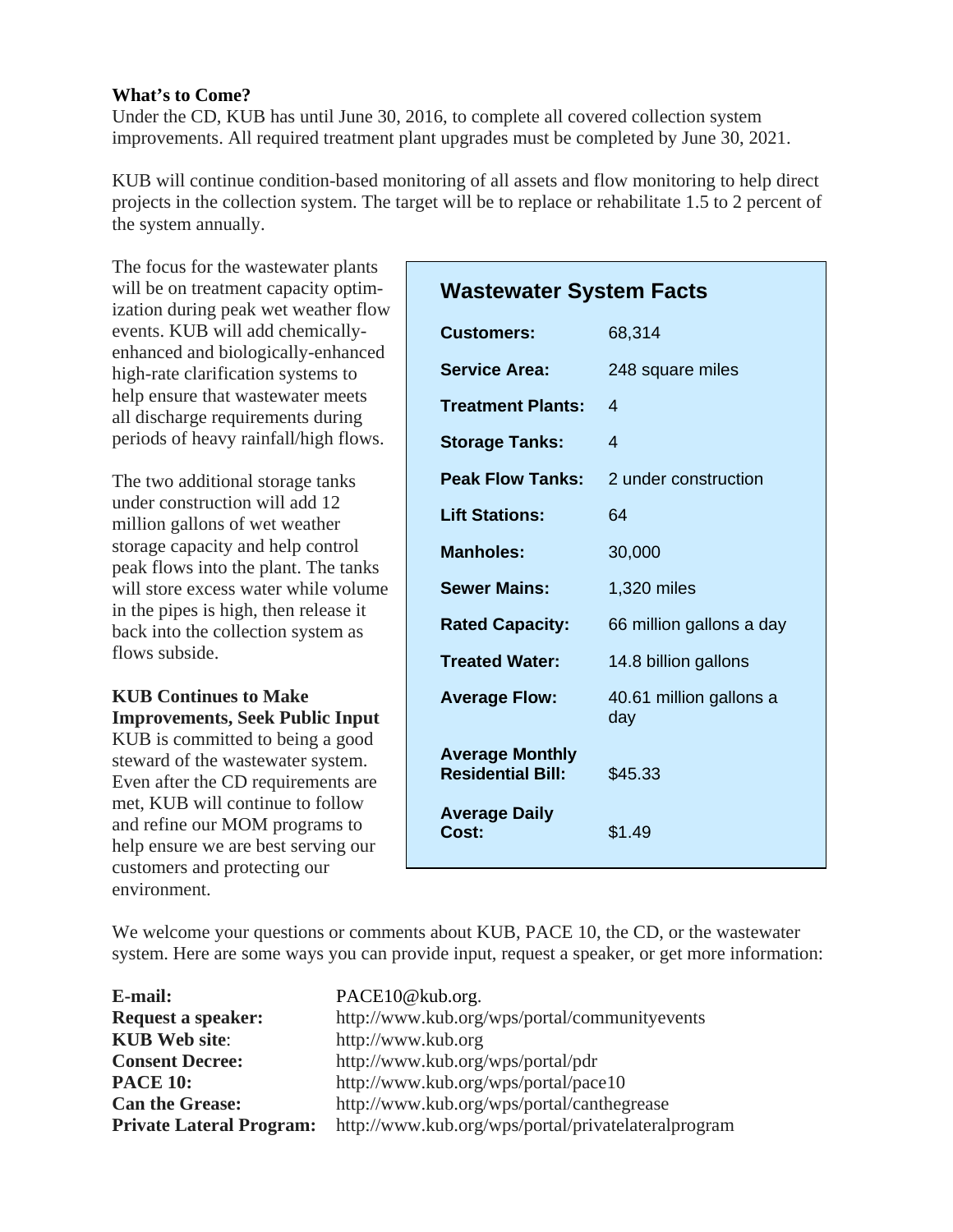## **Appendix A: Wastewater System History and Rates**

Knoxville voters transferred the wastewater system to KUB from the City of Knoxville in a 1986 referendum. KUB began operating the system in 1987.

The system needed major improvements to be able to serve our growing area. KUB focused on three major initiatives:

- Upgrading treatment plants (major upgrades completed in the early 1990s)
- Eliminating combined storm sewer and sanitary sewer (completed 1998)
- Inspecting, rehabilitating, and upgrading the collection system (ongoing)

From 1987 to starting PACE 10 in October 2004, KUB doubled wastewater rates from what they were under the City to fund more than \$140 million in system improvements. KUB's funding plan balanced needed improvements with concern for what customers could afford.

In December 2004, KUB reached a comprehensive agreement with the Department of Justice, the U.S. Environmental Protection Agency, the Tennessee Department of Environment and Conservation, the Tennessee Clean Water Network, and the City of Knoxville to address sanitary sewer overflows (SSOs) on KUB's wastewater system. The Consent Decree (CD) was entered into the federal court record on February 11, 2005.

The CD required that KUB increase the pace of improvements. The need to meet regulatory mandates to eliminate SSOs by 2016 tripled KUB's wastewater system budget needs and required significant rate increases. Customers saw 50 percent wastewater rate increases to fund the accelerated pace of improvements in April 2005 and January 2007. KUB raised rates 8 percent in 2009, and plans several 12 percent increases through 2016 to fund PACE 10.



# **Impact on Wastewater Rates And Monthly Bills**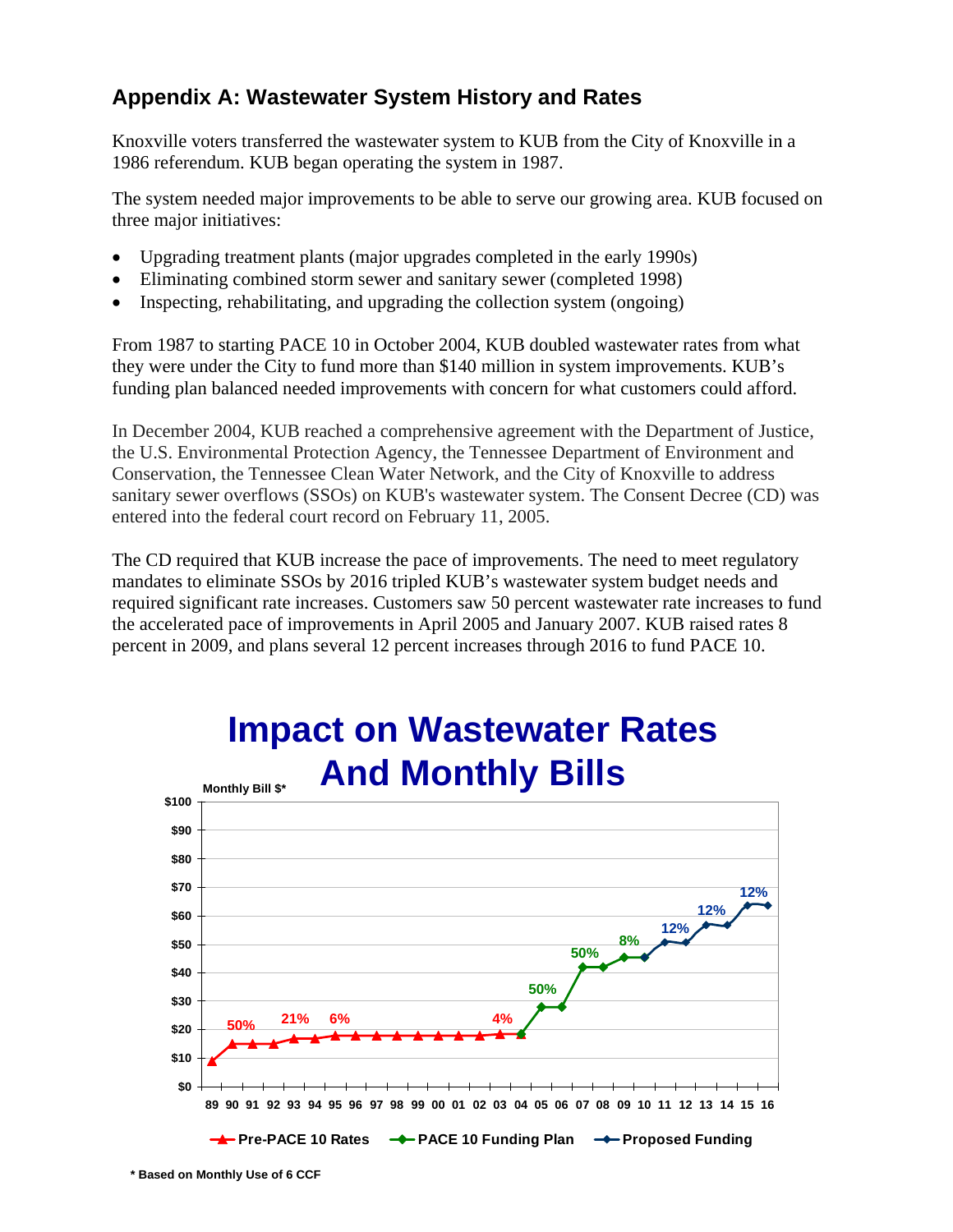## **Appendix B: Private Lateral Program**

Under the Federal Consent Decree (CD), KUB must operate a Private Lateral Program to ensure that customers properly maintain their laterals to keep extraneous water out of the sewer system. Stormwater that enters laterals can overload sewers and contribute to overflows. KUB must also fund a \$2 million grant\* program to help low-income customers make required lateral repairs.

- In August 2005, KUB began notifying homeowners with private laterals that need repair. [*A lateral is the customer-owned pipe that connects to KUB's sewer.*]
- As required under the CD, KUB
	- o Inspects private laterals and identifies defects or prohibited connections, like roof downspouts, sump pumps, or other stormwater sources.
	- o Informs property owners of any defects, the process to follow, and the potential availability of financial aid
	- o Ensures the property owner corrects the problem
	- o Terminates water service to the property if the problem isn't corrected in 120 days.



**Prohibited downspout connections can overload sanitary sewers with stormwater and contribute to overflows.**

KUB contracted with the Knoxville-Knox County Community Action Committee (CAC) to administer the required \$2 million grant program and a voluntary \$2 million no-interest loan program. KUB voluntarily funded the loan program to help more low-income customers repair their private laterals.

#### **Private Lateral Program Statistics 2005–2009**

| <b>Total Lateral Inspections:</b>       | 6,677                    |
|-----------------------------------------|--------------------------|
| Lateral Defect Packets Sent:            | 2,611                    |
| <b>Total Laterals Repaired:</b>         | 2,332                    |
| <b>Total Aid Applications:</b>          | 883 sent / 685 submitted |
| <b>Total Approved Aid Applications:</b> | 557 grants and 35 loans  |

*\* This project [Grant Program] was undertaken [by KUB] in connection with the settlement of a civil enforcement action taken by the United States for violations of the Clean Water Act.* 



**Inspection crews use remote-control cameras (left) to inspect customers' laterals for defects like breaks or loose joints (right) that allow extraneous water to enter the sewer system.**